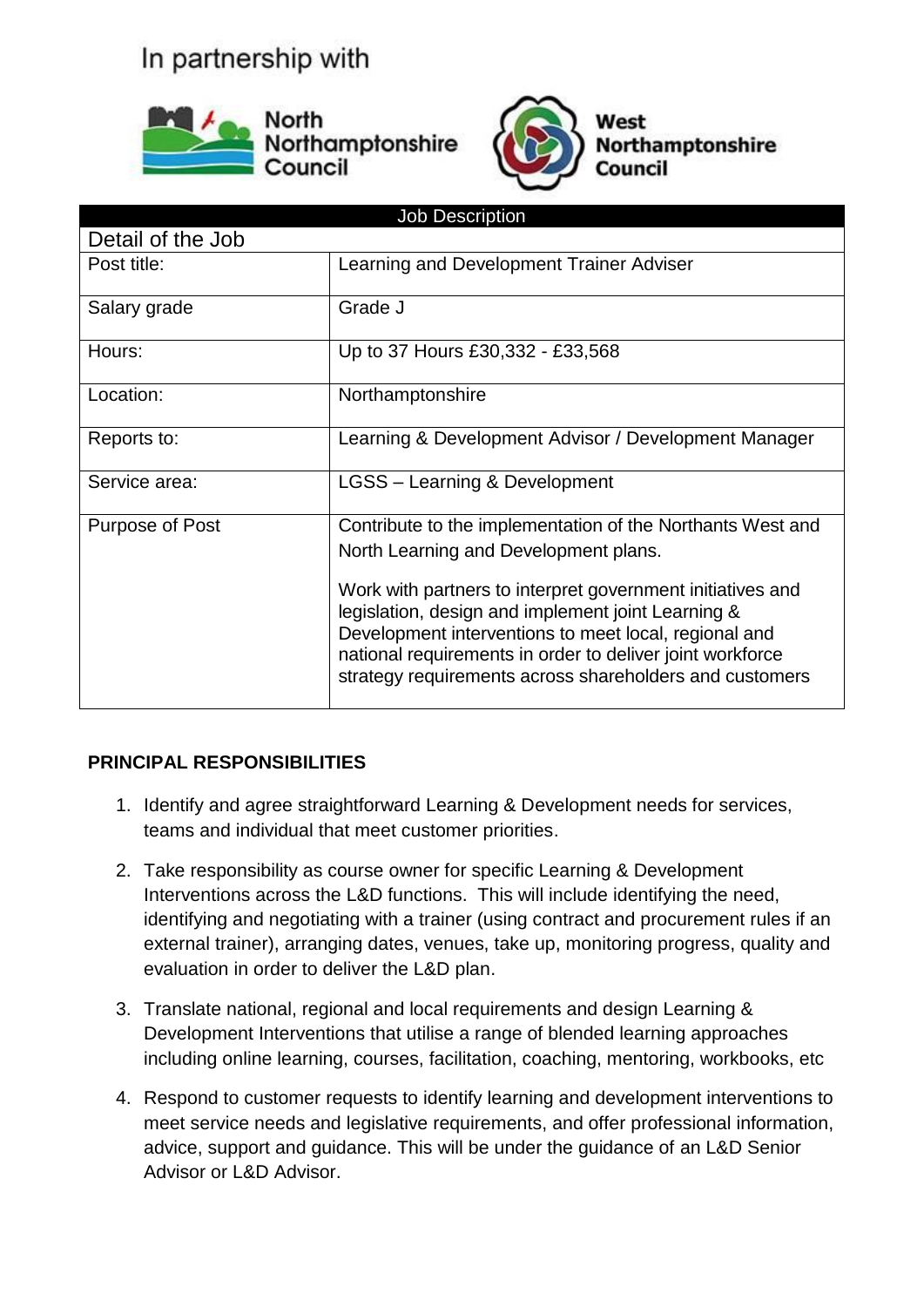- 5. Support the management and running of diverse L&D projects/events such as Induction and Employee Engagement in order to support L&D plans.
- 6. Lead verify **relevant** QCF qualifications in order to maintain quality standards and coach others in completion of caseloads as required by the service.
- 7. Deliver and support a case load of learners undertaking QCF qualifications, inducting, assessing and motivating them to completion as required by the service.
- 8. Where appropriate, attend learning and development meetings with partners and stakeholders, as a front line representative of L&D. These can be at local, regional and national level.
- 9. Contribute to the management of budgets to ensure a balanced budget is reached at year end.

This Job Description reflects the major tasks to be carried out by the post holder and identifies a level of responsibility at which they will be required to work. In the interests of effective working, the major tasks may be reviewed from time to time to reflect changing departmental needs and circumstances. Such reviews, and any consequential changes, will be carried out in consultation with the post holder.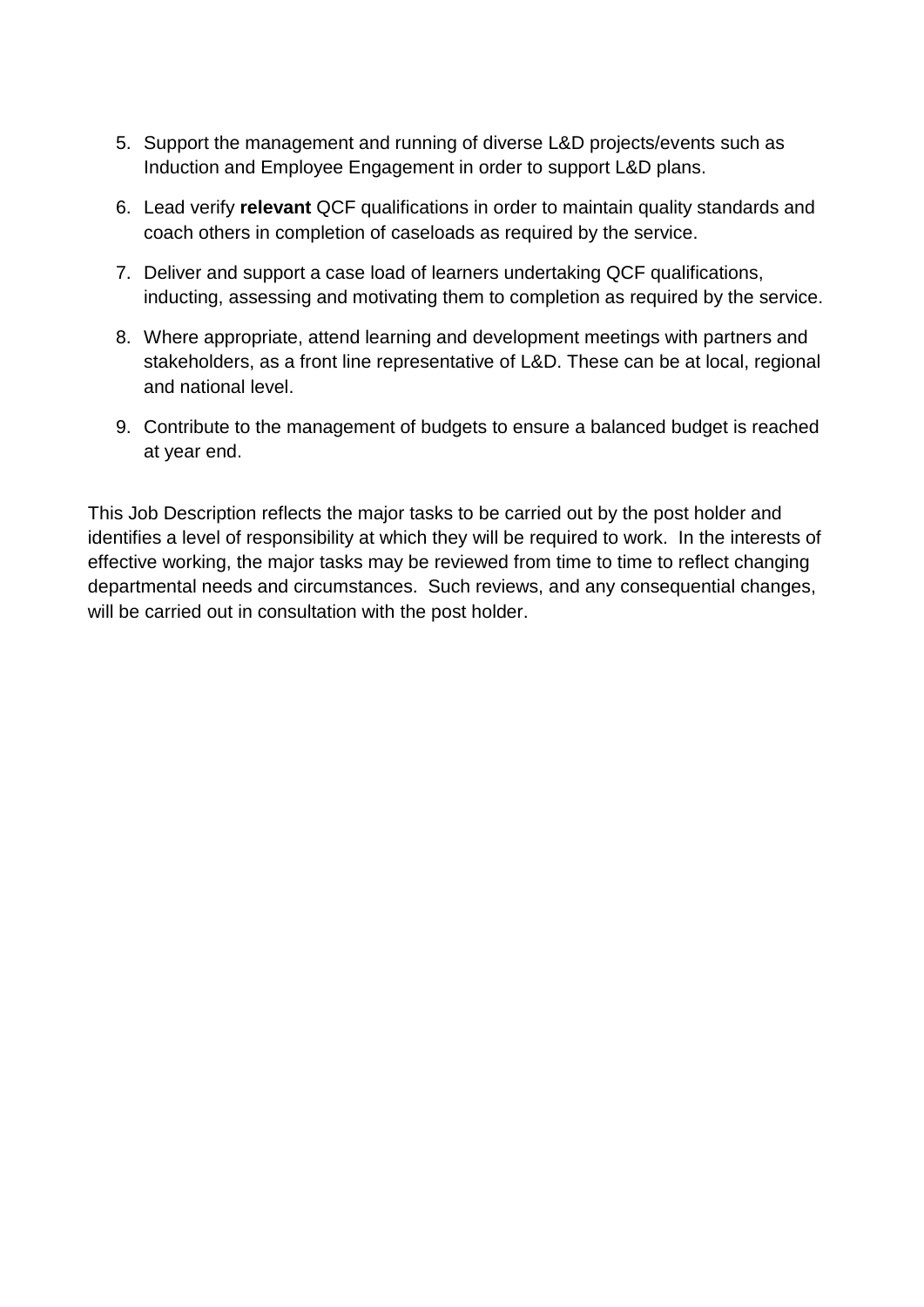| <b>Job Description</b>                                      |                                                                                                                                                                                                                                                                                                                                                                                                                                 |                                                                                                                                                          |  |
|-------------------------------------------------------------|---------------------------------------------------------------------------------------------------------------------------------------------------------------------------------------------------------------------------------------------------------------------------------------------------------------------------------------------------------------------------------------------------------------------------------|----------------------------------------------------------------------------------------------------------------------------------------------------------|--|
|                                                             |                                                                                                                                                                                                                                                                                                                                                                                                                                 |                                                                                                                                                          |  |
| Post Title:                                                 | Learning and Development Trainer Adviser                                                                                                                                                                                                                                                                                                                                                                                        |                                                                                                                                                          |  |
|                                                             |                                                                                                                                                                                                                                                                                                                                                                                                                                 |                                                                                                                                                          |  |
| <b>ATTRIBUTES</b><br><b>Education and</b><br>Qualifications | <b>ESSENTIAL CRITERIA</b><br>Demonstrate a good level of<br>general education/experience<br>equivalent to 'A' Level standard<br>in English or equivalent.<br><b>QCF Health and Social Care</b><br>Award Level 3 or above<br>Possess recognised learning<br>$\bullet$<br>and development qualification<br>(for instance PTLLS or NVQ at<br>level 3 or 4 or equivalent, CIPD<br>L&D) or Assessor qualification<br>(D32/33/A1/IQA) | <b>DESIRABLE CRITERIA</b><br><b>Internal Verifier</b><br>$\bullet$<br>Qualification<br>ILM 3 leadership and<br>$\bullet$<br>management<br>qualification. |  |
|                                                             | RoSPA Level 3 Award in Safer<br>$\bullet$<br><b>People Handling Trainers</b><br>IT competence in standard<br>$\bullet$<br>computer packages such as<br>Microsoft Outlook, Microsoft<br>Word, Microsoft Excel and<br><b>Microsoft PowerPoint.</b>                                                                                                                                                                                |                                                                                                                                                          |  |
| <b>Experience and</b><br>Knowledge                          | Demonstrable experience in<br>$\bullet$<br>designing, delivering and<br>evaluating Learning &<br>Development interventions<br>(able to present information and<br>promote learning and<br>development to a wide ranging<br>audience)                                                                                                                                                                                            |                                                                                                                                                          |  |
| <b>Ability and Skills</b>                                   | Have good presentation, written<br>$\bullet$<br>and oral skills in order to<br>prepare, deliver and evaluate<br>learning.                                                                                                                                                                                                                                                                                                       |                                                                                                                                                          |  |